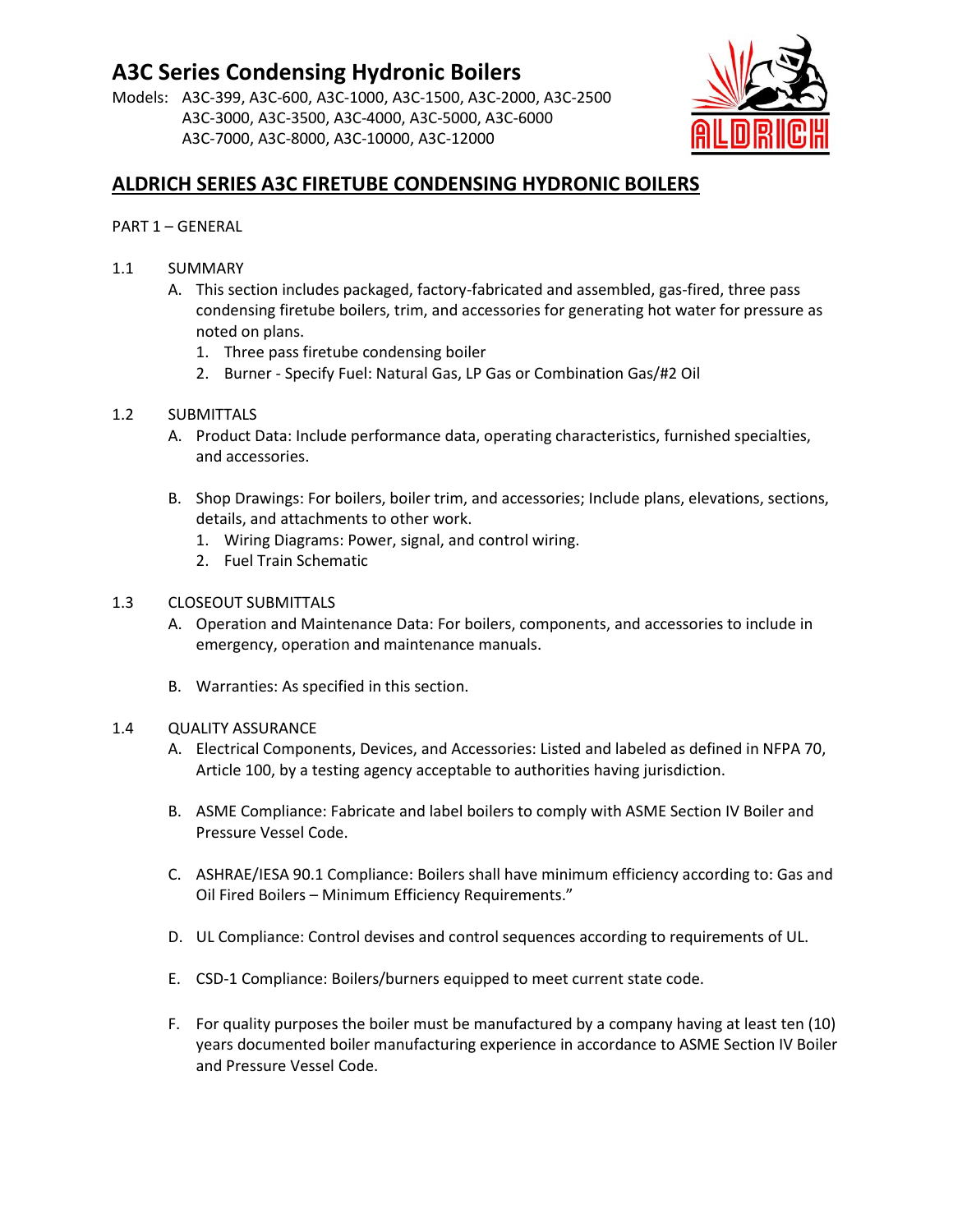#### 1.5 COORDINATION

A. Furnish and coordinate size and location of concrete bases.

#### 1.6 WARRANTY

- A. Boiler manufacturer will repair or replace any part of the A3C boiler pressure vessel that is found to be defective in workmanship or materials within ten (10) years of shipment from the factory.
- B. The boiler is covered against failure from flue gas corrosion and /or defective material or workmanship for a period of ten (10) years from the date of shipment from the factory. Waterside corrosion or scaling is not covered. The manufacturer will repair, replace, exchange or credit at their option, FOB factory, the pressure vessel
- C. In additional to the above pressure vessel warranty the burner, trim, and controls are warranted for a period of one (1) year after installation.

#### PART 2 – PRODUCTS

- 2.1 HORIZONTAL THREE PASS FIRETUBE CONDENSING BOILER
	- A. Basis of Design Product: Subject to compliance with requirements, provide products as listed:
		- 1. Aldrich Company Manufactured in Wyoming, IL, Model: A3C-
	- B. The boiler must be manufactured by a company having at least ten (10) years documented boiler manufacturing experience in accordance to ASME Section IV Boiler and Pressure Vessel Code.
	- C. Description: Factory packaged and firetested firetube condensing boiler complete with gas burner, gas train, and controls mounted and wired, skid mounted requiring only supply, return, fuel, drain, electrical and vent connections.
	- D. Fabricate base and attachment to pressure vessel with reinforcement strong enough to resist boiler movement during a seismic event when boiler base is anchored to building structure.
	- E. Design: Horizontal three pass firetube design. The boilers combustion chamber shall be water jacketed including a water surrounded furnace. All fireside surfaces are to be constructed using duplex 2205 stainless steel. Boilers constructed using a carbon steel, aluminum, 300 series stainless steel or 400 series stainless steel materials for fireside surfaces are not allowed. Boilers constructed of single pass or two passes are not allowed. Boiler to have a minimum efficiency of 95% when return water temperatures are <80°F.
	- F. Maximum allowable working pressure (Specify Pressure): 160 PSIG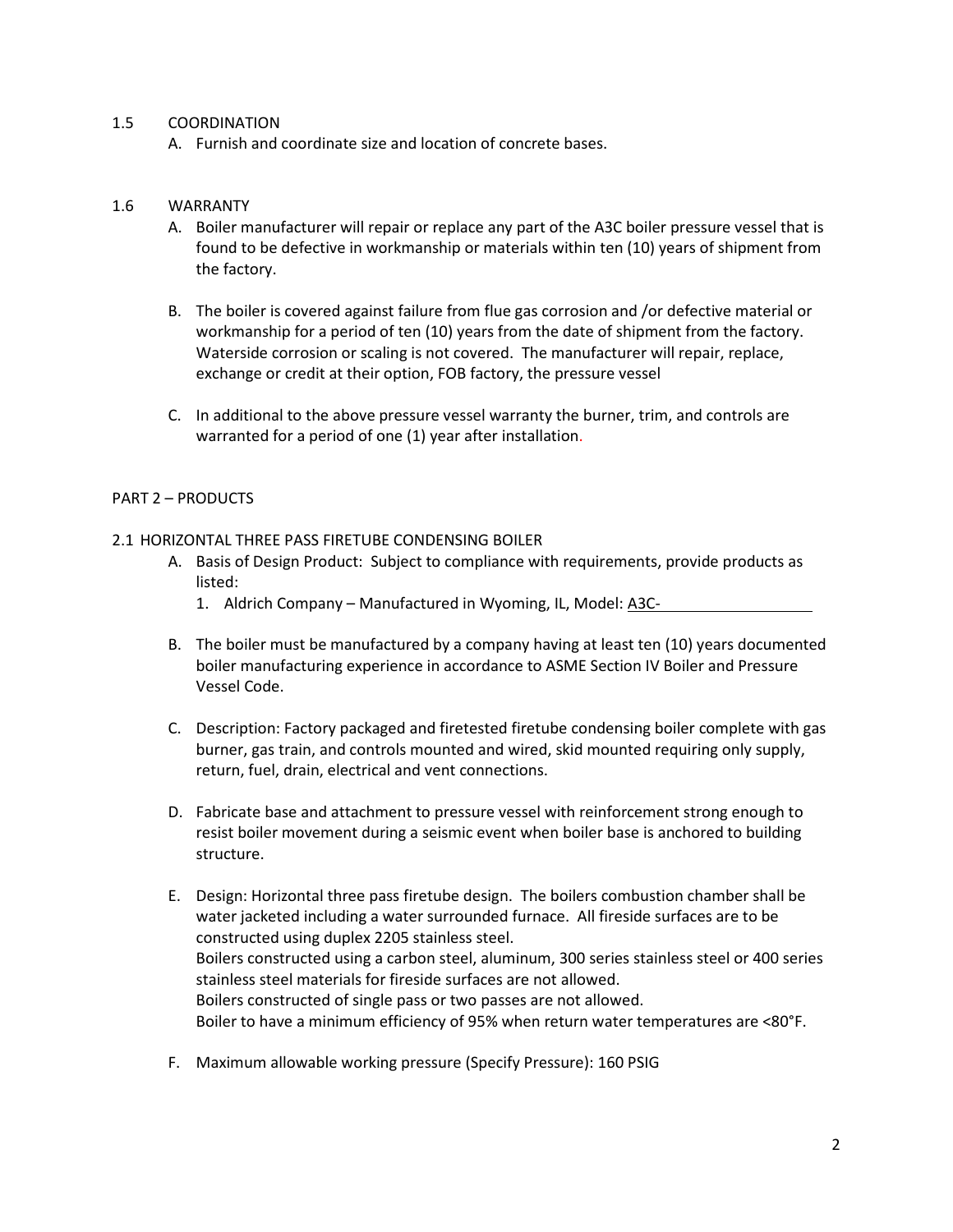- G. U-Type Flex Joint: The furnace must incorporate a "U-Type" flex joint. The "U-Type" flex joint burner port to furnace minimizes the effects of differential stress as the boiler furnace expands at a greater rate than the firetubes during operation. Boilers with other types of furnace to tube sheets construction are not allowed.
- H. Front Access Door: Door to include swing joint with hinges for easy fireside access to combustion chamber without removal of the door. Boiler designs that do not include front access door with hinged swing joint are not allowed.
- I. Rear Access Door: Door to include swing joint with hinges for easy access to fireside of boiler without removal of the door. Boiler designs that do not include rear access door with hinged swing joint are not allowed.
- J. Boiler Casing: The external surfaces shall be covered with a minimum of 2" mineral fiber insulation encased within an 18 gauge steel jacket.

| Gas Input (BTUH) | Minimum Water Capacity (Gallons) |
|------------------|----------------------------------|
| 399,000          | 100                              |
| 600,000          | 100                              |
| 1,000,000        | 160                              |
| 1,500,000        | 160                              |
| 2,000,000        | 240                              |
| 2,500,000        | 300                              |
| 3,000,000        | 300                              |
| 3,500,000        | 340                              |
| 4,000,000        | 360                              |
| 5,000,000        | 430                              |
| 6,000,000        | 540                              |
| 7,000,000        | 650                              |
| 8,000,000        | 810                              |
| 10,000,000       | 1,060                            |
| 12,000,000       | 1,220                            |

K. Water Capacity: The boiler must be of a high mass, large volume design as listed below:

- L. Include the following:
	- 1. Handholes or inspection tappings for water-side inspection.
	- 2. Lifting lug on to of boiler.
	- 3. Minimum 1" boiler drain valve.
	- 4. Minimum 3/4" condensate drain connection.
	- 5. Tappings or flanges for supply and return connections
	- 6. Condensate Neutralizer: Each boiler to include a factory supplied condensate neutralizer appropriately sized based on rated input of the boiler. Each condensate neutralizer is to be field installed by installing contractor.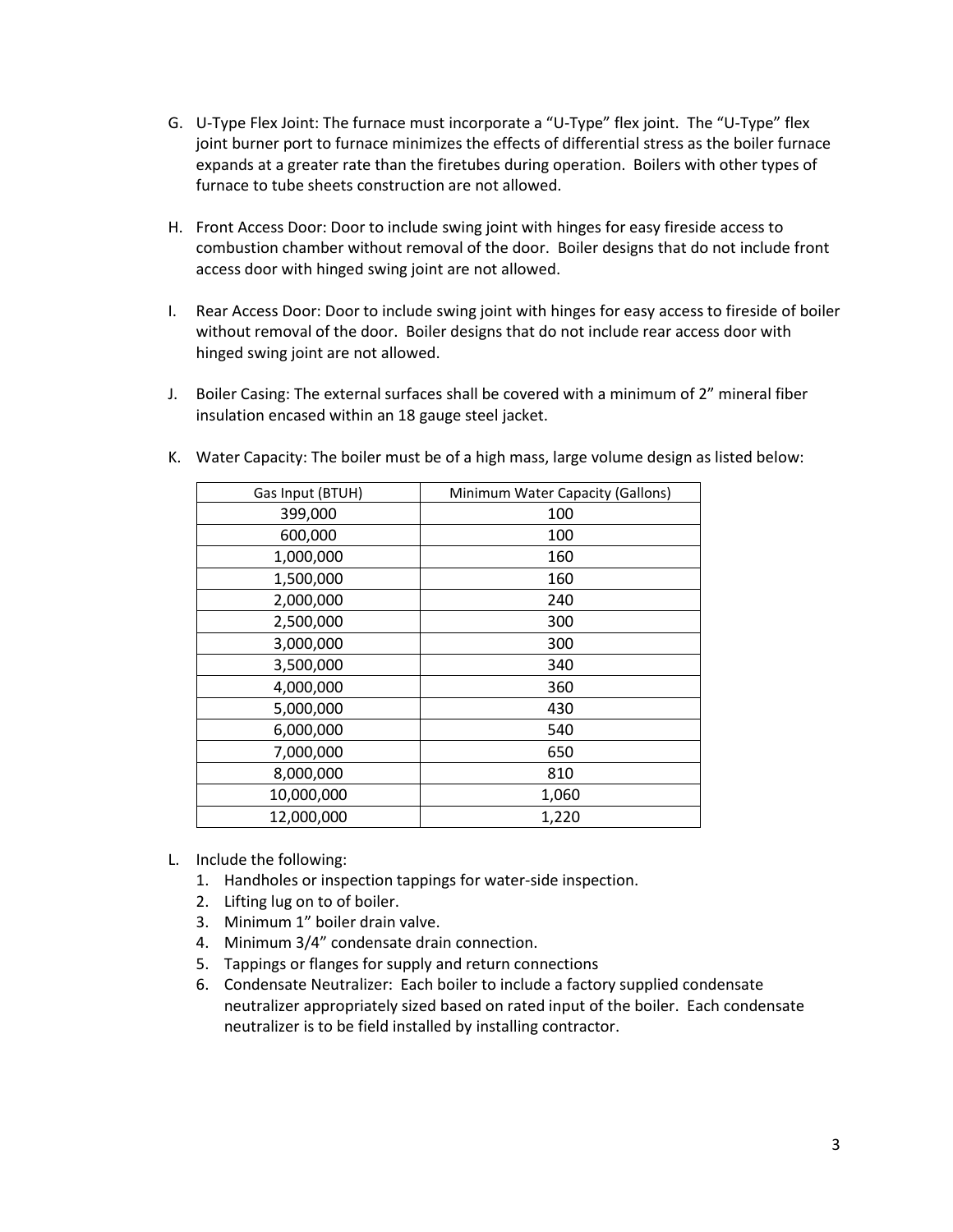#### 2.2 WATER BOILER TRIM

- A. Boiler to include the following factory mounted/wired:
	- 1. Theraltimeter gauge
	- 2. ASME relief valve
	- 3. Operating control
	- 4. High limit control (Manual Reset)
	- 5. Modulation control
	- 7. Probe type low water cut-off (Manual Reset)
	- Note: Controls may be installed in spool piece located directly above boiler supply connection. If this is the case the spool piece must be easily removable for rigging purposes and reattached once boiler is rigged into place.

#### 2.3 BURNER

- A. Basis of Design Product: Subject to compliance with requirements, provide products as listed:
	- 1. Power Flame or Equal Model: with a minimum turndown of 10:1
- B. Code Compliance: UL, CSD-1
- C. Burner must be factory mounted and wired.
- D. For burners that require a remote panel the panel is to be mounted on a hinged pivot point located beneath burner. This ensures ease of access to fireside of boiler. Panels without hinged pivot point are not allowed.
- E. Light Package: Power On, Load Demand, Main Fuel, FSG Alarm
- F. Quick Connect Wiring of Burner and Gas Train: Burner to include factory wired burner quick connect wiring. This provides quick and easy removal of the burner and gas train for applications when the burner may need to be shipped loose or removed for rigging purposes. The quick connect system greatly reduces the time required for the installing contractor to remount and make wiring connections.
- G. Burner to include a Siemens LMV3 linkageless modulation system consisting of independent servo motors to manage the air-fuel ratio. Burner also to include a Siemens RWF55 PID controller and temperature sensor. The use of linkage type or CAM type modulation is not acceptable.
- H. Blower: Forward-curved centrifugal fan integral to burner, directly driven by motor.
- I. Gas Train: Control devices shall comply with requirements in ASME CSD-1 and UL. Gas train to include pilot shut-off valve, regulator, pilot solenoid valve, intermittent electric spark pilot ignition with 100 percent main valve and pilot safety shutoff with electronic ultra violet supervision of burner flame (flame rod not acceptable).
- I. Main Gas Train: Factory piped and wired (may be removed for shipment as a complete assembly for protection), main gas regulator, main gas safety shut off valve, secondary gas safety shut off valve, isolation valve(s) with test cock(s), high and low gas pressure switches.